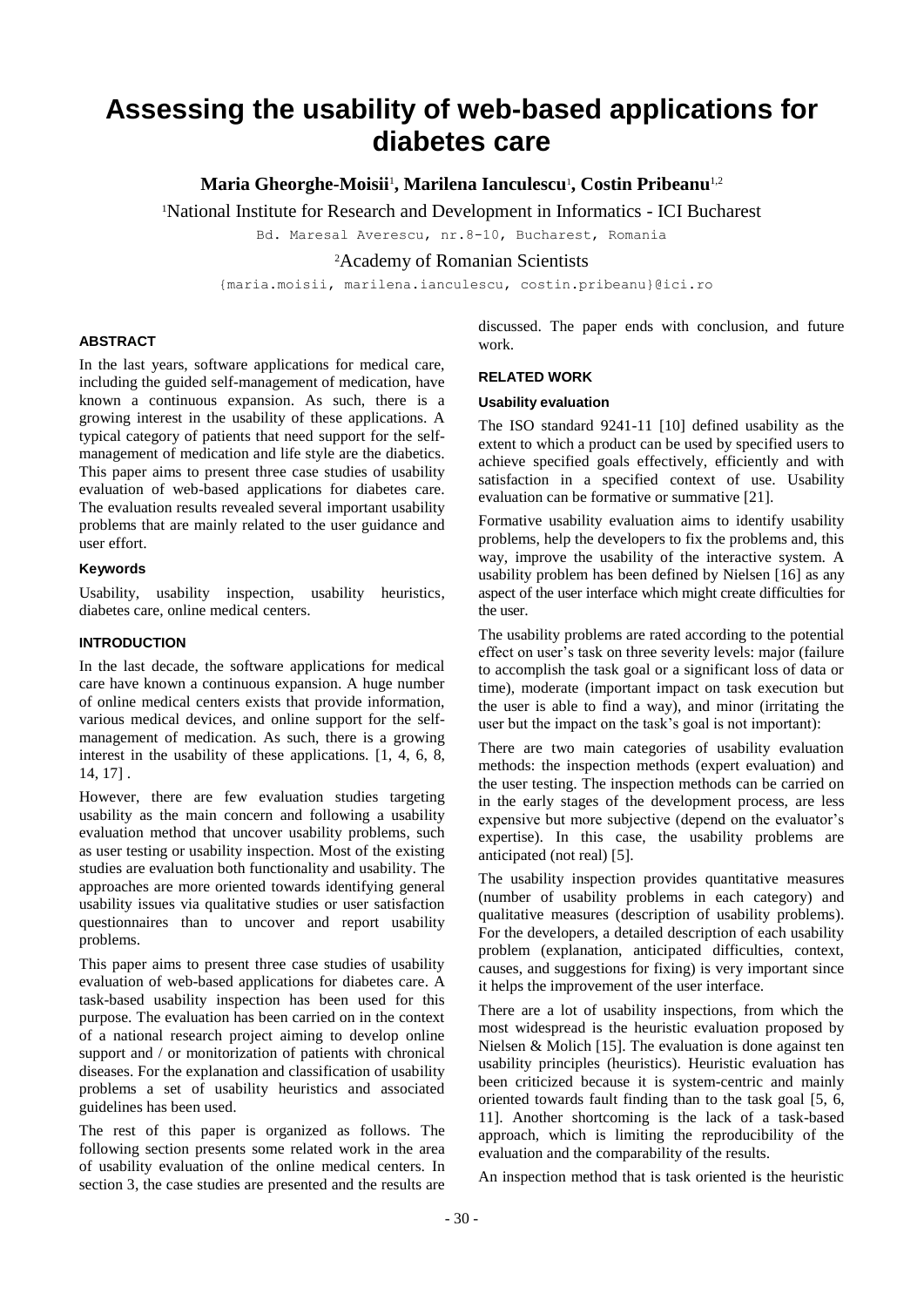walkthrough [20]. Another task-based inspection method has been proposed by Pribeanu et al. [18]. In this method, the usability problems were explained and documented by using an extended set of usability heuristics that integrates the heuristics of Nielsen & Molich [15] with the ergonomic criteria of Bastien & Scapin [2]. Recently, the heuristics have been revised and grouped under four ergonomic principles: user guidance, user effort, user control and freedom, and user support [19].

#### **Usability of online medical centers**

Several studies have been carried that are reporting on the functionality and usability evaluation of the software applications for diabetics.

Lyles et al. [13] conducted a review of usability studies and noticed that in the last two years of the period (2009- 2013) there is an increase in this type of papers. Most studies are using qualitative assessment (focus group or interview) and questionnaires. Their review analyzed in more detail 23 studies out of 135 identified. They found 3 only five studies concluding with a list of unique usability problems that have been identified by using think-aloud (3), cognitive walkthrough (1), and heuristic evaluation (1).

The main usability problems identified by the review of Lyles et al. [13] were: use of medical jargon and terminology, information overload, poor user friendliness, redundancies in layout, functionality, and content, time consuming access to information, cumbersome interface, mislabeling of site functions, and openness to data error.

Another review targeting the usability of medicationalerting functions has been conducted by Marcili et al. [14]. They selected 26 papers out of 454 based on a fulltext review then analyzed and grouped the general and specific usability issues in 13 categories. General usability issues were related to the following categories: guidance, workload, significance of codes, explicit control, adaptability, and error handling. Specific (medicationalerting functions) usability issues were related to redundancy / irrelevance of alerts, content, appearance, and alerting features.

As regards the evaluation methods and techniques, in the study of Marcili et. al [14] only two studies are using user testing and only three are using the heuristic evaluation. Most of the studies are using interview, observation, questionnaire, and focus group. Eight studies out of 26 are using only one method. The survey of Klaassen et al. [12] also mention that questionnaires and interviews are the mostly used evaluation methods in this area.

Georgsson et al. [6] used a modified heuristic evaluation method to assess the usability of a mobile application for diabetes self-management support. The method is useroriented includes dual expertise (healthcare professionals and usability experts), relevant scenarios and user tasks, and in-depth (frequency, impact, and (persistence) severity rating.

Bernhard et al. [3] analyzed the requirements of diabetics and health care professionals as regards the functionality and usability of online centers. According to their study, the main usability requirements are: structured information according to the diagnostic or therapeutic recommendations, intuitive design and navigation based on the user's workflow, ergonomic presentation of the information, possibilities to adapt the character height and the information density, dictionary of medical terms, and means to support the understanding of the information.

In a previous work, an online center for active aging has been evaluated for usability [9]. The evaluation results revealed several important usability problems that were related to user guidance, navigation, compatibility with the user, task guidance and support.

# **USABILITY EVALUATION**

## **Method**

In this study, a task-oriented usability inspection method has been used. Five experts tested the applications with the purpose of anticipating the difficulties a real user might encounter when using the application.

Three evaluation tasks have been tested that are presented in Table 1. The evaluation has been performed in two steps:

- Individual evaluation: each evaluator tested the application independently.
- Collaborative consolidation: agreeing on the list of unique usability problems, agreeing on the severity rate, and finalizing the description of each usability problem.

The similar usability problems were integrated following the "similar changes" technique [7].

*Table 1. Evaluation tasks*

| Nο. | <b>Task</b>                                     |  |  |  |  |
|-----|-------------------------------------------------|--|--|--|--|
|     | Create a user account on the platform           |  |  |  |  |
|     | Finding general information and news as regards |  |  |  |  |
|     | the diabetes type 2                             |  |  |  |  |
|     | Finding a blood glucose monitoring device       |  |  |  |  |

The usability problems are detected and rated for severity by following a task-based approach. Then each usability problem is explained and documented by using the set of 14 heuristics presented in Table 2, as well as more detailed usability guidelines [19].

*Table 2. Usability heuristics*

| User guidance            |                             |  |  |  |  |
|--------------------------|-----------------------------|--|--|--|--|
| 1                        | Prompting                   |  |  |  |  |
| $\overline{2}$           | Feedback                    |  |  |  |  |
| 3                        | Information architecture    |  |  |  |  |
| $\overline{4}$           | Grouping / distinction      |  |  |  |  |
| User effort              |                             |  |  |  |  |
| 5                        | Consistency                 |  |  |  |  |
| 6                        | Cognitive workload          |  |  |  |  |
| 7                        | Minimal actions             |  |  |  |  |
| User control and freedom |                             |  |  |  |  |
| 8                        | Explicit user actions       |  |  |  |  |
| 9                        | User control                |  |  |  |  |
| 10                       | Flexibility                 |  |  |  |  |
| User support             |                             |  |  |  |  |
| 11                       | Compatibility with the user |  |  |  |  |
| 12                       | Task guidance and support   |  |  |  |  |
| 13                       | Error management            |  |  |  |  |
| 14                       | Help and documentation      |  |  |  |  |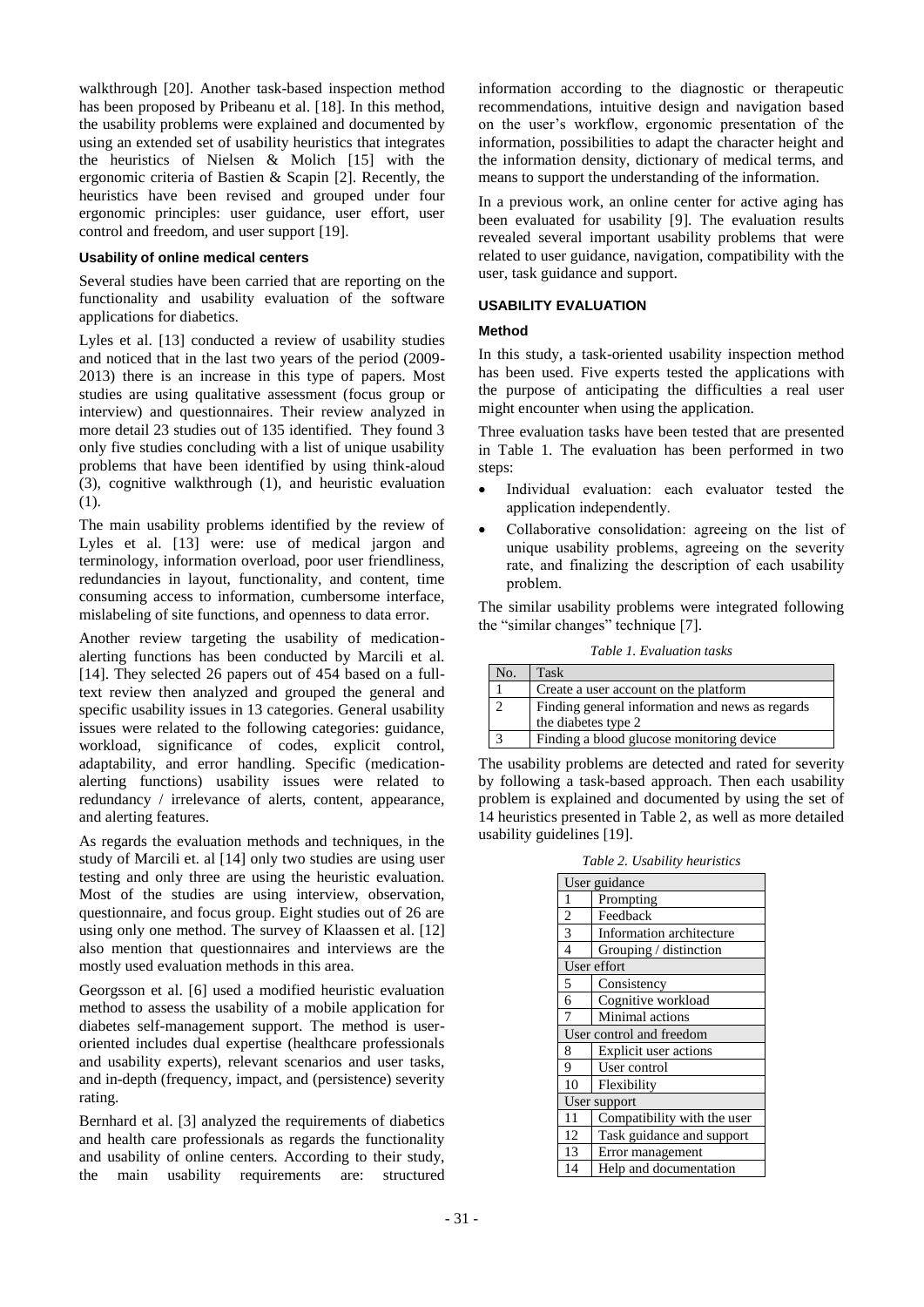The following information has been recorded for each problem: context and location, anticipated difficulties, cause, suggestions for improvement, usability principle (heuristic) violated, and severity.

The reliability of results has been assessed with two indicators: the average detection rate and the average agreement between any two evaluators.

## **The web-based applications**

Three web-based applications that provide online support for diabetics, including facilities for the self-management of medication and diet: ACCU-CHEK, CompletLife, and CGM Diabet. Each application enables the creation of a user account and provides various facilities for the selfmanagement of the diabetes.

## **Evaluation results**

#### *ACCU-CHEK*

The number of problems detected by each evaluator varied between 4 and 17. The collaborative consolidation (eliminating the duplicates, the false problems, and agreeing on the severity) resulted in a unique list of 18 problems (11 moderate and 7 minor). The detection rate varied between 22.2% and 50% with and mean of 40%.

Most of the important usability problems were related to user guidance (4), then to user effort (3), and to the user control & freedom (3).

#### *CompletLife*

The number of usability problems reported by each evaluator varied between 7 and 14. The collaborative consolidation resulted in a total of 18 usability problems, out of which 1 major and 9 moderates. The average detection rate was 34%.

The major usability problem was the impossibility to find information about the monitoring device. Other important usability problems are related to user effort (3), user guidance (2), user control (2), and user support (2).

#### *CGM Diabet*

The number of usability problems reported by each evaluator varied between 3 and 15. After the collaborative consolidation, a list of 25 unique usability problems resulted (11 moderate and 14 minor). The average detection rate was 34.4%. Most of the important usability problems are related to user effort (6) and user guidance (4)

#### **Synthesis of results and discussion**

Overall, a total number of 61 usability problems have been identified, as shown in Table 2.

|  | Table 3. Usability problems per task and severity |  |  |
|--|---------------------------------------------------|--|--|
|  |                                                   |  |  |

| Task / UP    | Total | Major | Moderate | Minor |
|--------------|-------|-------|----------|-------|
|              |       |       |          |       |
|              |       |       |          |       |
|              |       |       |          |       |
| <b>Total</b> |       |       |          | 29    |

The number of important usability problem is pretty large for only three websites. Some typical usability problems have been found that are occurring in all these case studies:

- A lot of redundancy in the content and poorly organized dictionaries of terms, which is confusing the user and makes it difficult to find the information needed.
- One website does not provide a search engine. The other two websites have poor search engines that do not return relevant results.
- Commercial rather than patient-centered design approach, since each website is promoting diabetesspecific medical devices.
- Large banners and too much advertising space on the screen thus increasing the information density and, consequently, the cognitive workload.
- Lack of a help menu that could provide general guidance and support for specific requirements.
- No accessibility options, such as changing the font size, except from the browser settings. Unexperienced users may need help at least for using the browser and operating system accessibility options. Moreover, one website has two search text boxes that are confusing the user.
- Lack of information about the last update as well as old information, dating from 4-5 years ago, thus giving the feeling that the website doesn't provide any news.

Most of the usability problems found are related to the user guidance (24, out of which 10 moderate problems) and user effort (17, out of which 12 moderate problems). User guidance problems are mainly related to prompting and information architecture. It is difficult for the user to find the desired information since the menus are poorly structured.

The distribution of usability problems per ergonomic criteria is presented in Table 4. Most of the important user guidance problems were related to prompting (3) and information architecture (7). As regards the user effort, 5 usability problems were related to cognitive workload and 7 to minimal actions.

| Criteria / UP | Total | major | moderate | minor |
|---------------|-------|-------|----------|-------|
| Guidance      | 24    |       | 10       | 14    |
| Effort        | 17    |       | 12       |       |
| Control       |       |       |          |       |
| Support       | 15    |       |          | 10    |
| <b>Total</b>  |       |       | 31       | 29    |

*Table 4. Usability problems per ergonomic criteria*

The evaluation results are similar with the results of other studies that found out that the poor user guidance and lack of user-oriented content are accounting for most of the usability problems [13, 14]. For example, in the review of Marcili et al. [14], the general usability problems are mainly related to user guidance (16 issues) and workload (24 issues).

#### **CONCLUSION**

Overall, these three platforms for the diabetes care are far from being usable. The task-based inspection revealed a